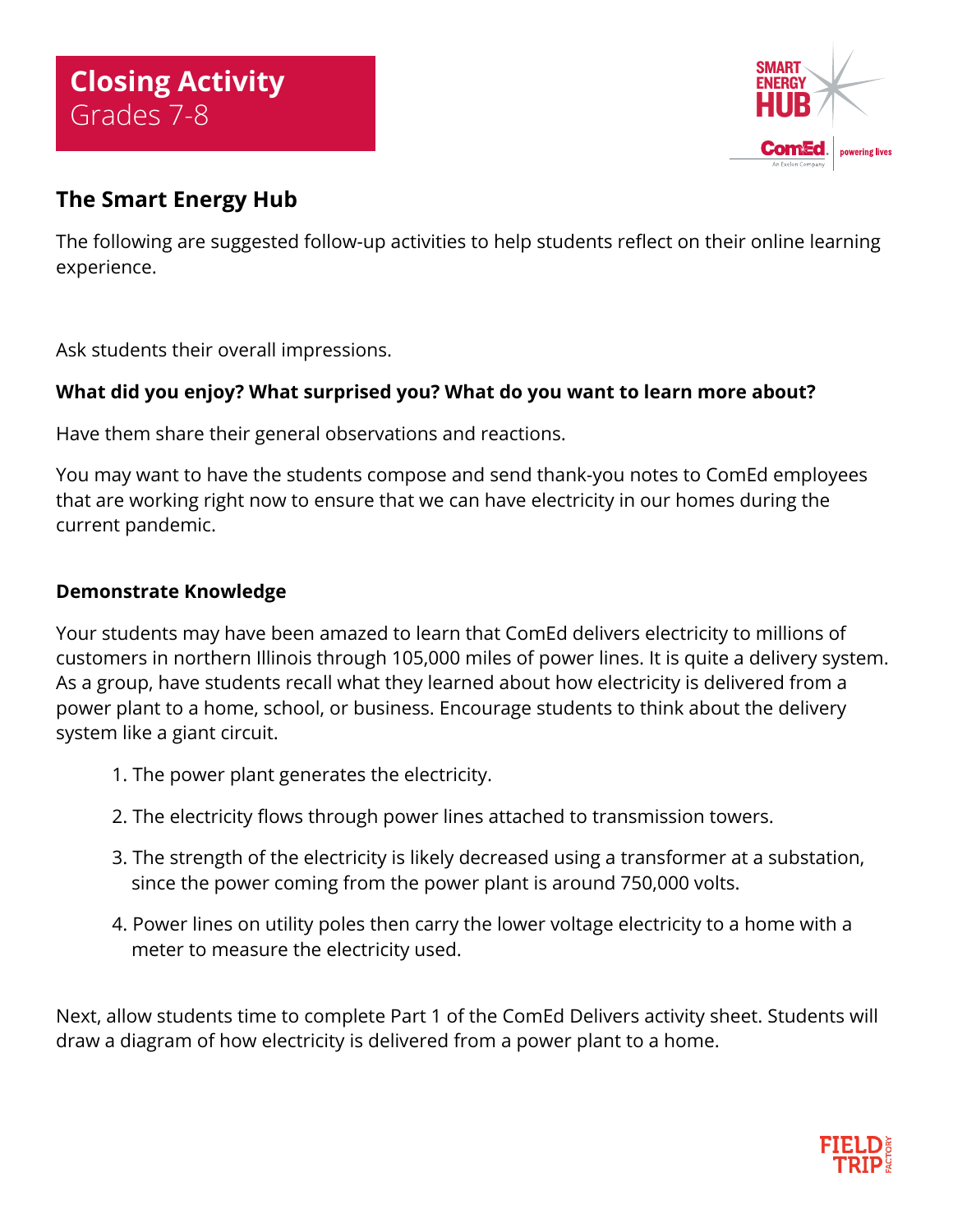

After students have completed Part 1, have students think-pair-share how the smart grid and smart meters are changing how ComEd workers do their jobs and how electricity is delivered. If students need to review information about the smart grid, watch The Power of the Smart Grid video at:

#### **<http://ComEd.com/SmartGrid>**

#### **How the smart grid and smart meters are changing jobs and the delivery of electricity:**

- The smart grid and smart meter can alert overhead electricians to potential problems in the grid and let them know immediately when someone's power is out.
- The smart grid has the ability to automatically reroute electricity to reduce the amount of time someone is without power.
- ComEd employees will have to learn more about smart technologies and how to fix smart switches and smart meters.
- Homes can generate their own electricity.

Then have students write their answer on Part 2 of the **ComEd Delivers** activity sheet.